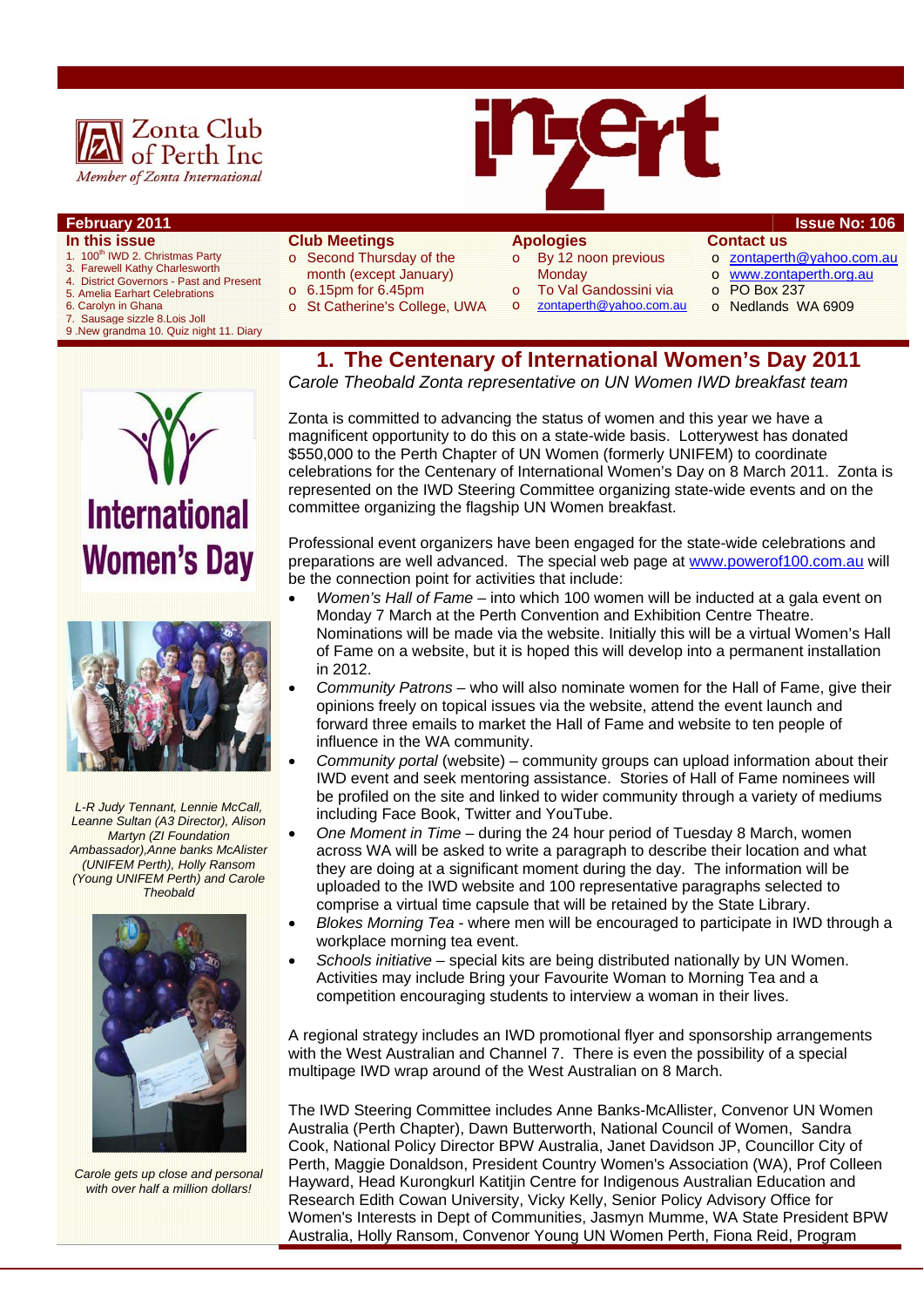

*L-R Hon Robyn McSweeney (Minister for Women's Interests) and Maria Saraceni (Chair of Women's Advisory Committee)* 



*L-R Anne Banks McAlister (UNIFEM) Perth) receives cheque from Hon Robyn McSweeney (Minister of Women's Interests)* 



*L-R: Sandy Cook (BPW), Julie Ham (Soroptimists), Carole, Mary and Leanne Sultan (Area 3 Director)* 

Manager Women's Health Service, Maria Saracini, Chair Minister's Women's Advisory Council, Kerry Stopher Committee Member UN Women Australia (Perth Chapter), Disability Services Commission and Carole Theobald, Imm Past President Zonta Club of Perth Inc

The flagship event for the week will be the UN Women breakfast on Friday 11 March at the Perth Convention and Exhibition Centre from 7am to 9am.

The President of UN Women Australia, Sue Conde, will be formally launching UN Women at this event which is also its major fundraiser for the year. Guest speaker is Manal Omar, Director of Iraq Programs at the United States Institute for Peace. Omar, a former journalist who has worked throughout the Middle East, is on the board of directors of Women Without Borders and founder of muslims-vote.org an online community empowering American Muslims to exercise the right to vote.

So book today for this historic event! You can register and pay online for the breakfast at www.internationalwomensday.org.au or download a registration flyer. The flyer is also available from our club website at www.zontaperth.org.au.

It is so pleasing to see so many service organizations getting behind the IWD breakfast with the Australian Federation of University Women, Australian Local Government Women's Association, BPW, Soroptimists and Zonta being on the breakfast organizing team with UN Women.

On 2 February a special reception was held at Council House to launch all the Centenary Celebrations. Event patrons, organizers and special guests enjoyed delicious canapés while sipping purple cocktails. Lord Mayor Lisa Scaffidi and Minister McSweeney provided some great information in their speeches and we all viewed the new television adverts for the first time. It's not everyday you get to meet Nobel laureates, state cricketers, Chief Scientists – and sing along to a jazz rendition of "I am woman!". Have a look at the adverts on www.powerof100.com.au website – and don't forget to make your Nominations for the Hall of Fame – nominations close 25 February.



*L-R Denise Hamilton, Betty, Finlay, Carolyn McMickan and Lauren Coyle enjoy bubbly on the terrace* 



*Karen Groves (D23 JMK Coordinator), Holly Ransom and Mary Gurgone (Club President)* 

Our annual Club Christmas party was held on a lovely balmy evening at St Catherine's College. Tables were beautifully decorated with a holly and the ivy theme, celebratory crackers and festive place cards (produced by Val Gandossini). Members and guests were welcomed with a glass of bubbly and placed their gifts for the Zonta House refuge under the Christmas tree before enjoying canapés on the terrace followed by a

A special feature of the evening was the impromptu presentation to District 23 and Area 3 Jane M Klausmann Women in Business Scholarship winner, Holly Ransom. Karen Groves (District 23 JMK Coordinator) presented Holly with a certificate and a cheque that had arrived the previous day from Zonta International. Holly is the Convenor of Young UNIFEM in Perth and had been invited to the evening by Carole Theobald as they have been working closely together on committees organizing events for the forthcoming Centenary of International Women's Day. Holly is an inspiring young woman and was very appreciative for the award.

The entertainment for the evening was home-grown with tables being asked to provide 'alternative words' to well known Christmas carols. This year, three judges were 'chosen' to score the very entertaining carol presentations: Annette Chivers, Manager of the Zonta House Refuge, Agnes Vacca and guest Laurel Coyle! Needless to say, the renditions were hilarious.

The evening was capped by the handing over of gifts to the refuge which were gratefully received by Annette.

## **2. Christmas Party December 2010**

sumptuous smorgasbord.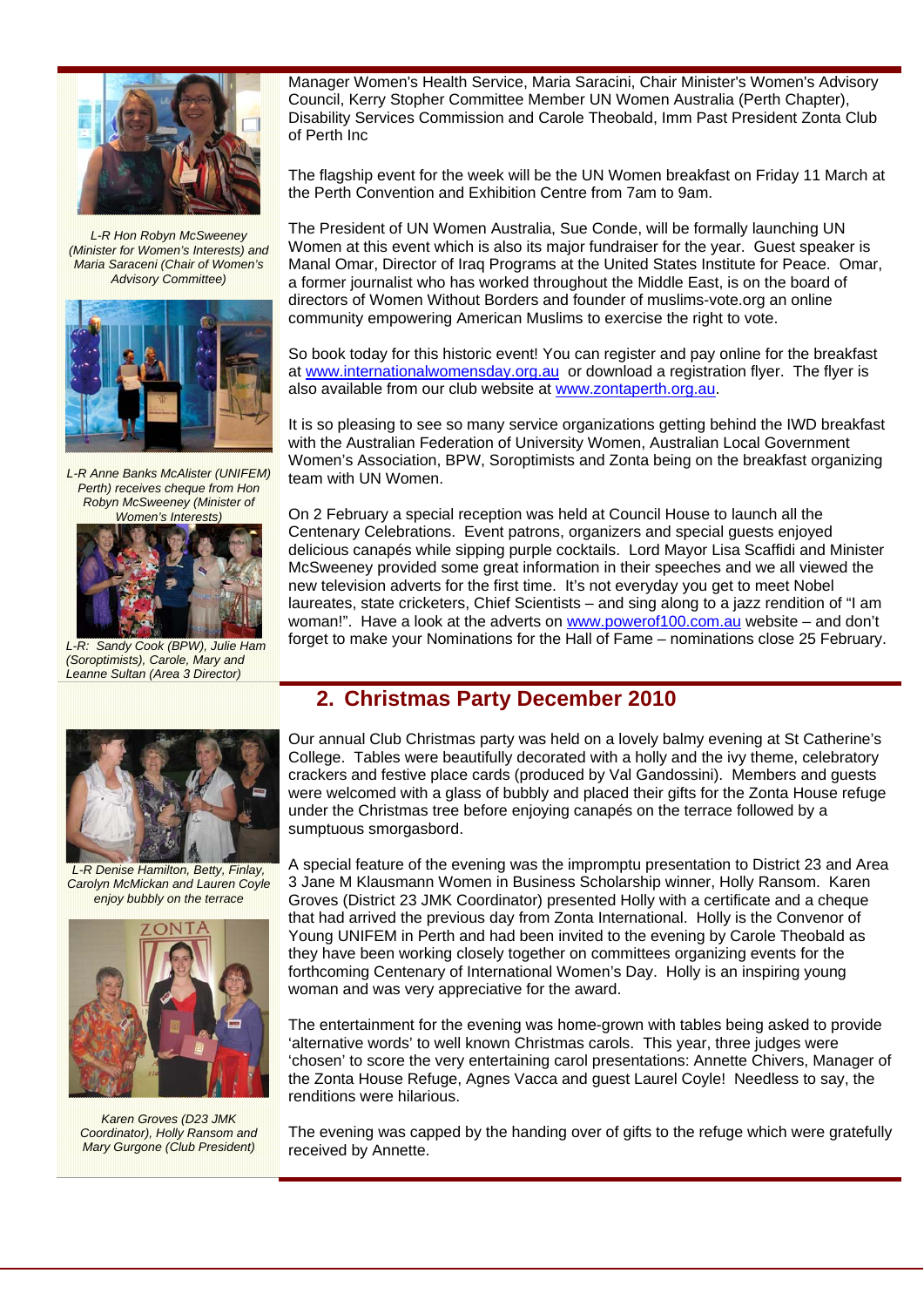

*Mary Gurgone and Annette Chivers collect gifts for the refuge from under* 



*Woman of Achievement...* 



*Woman of Laughter....* 



*L-R Lennie McCall, Mary Gurgone, Karen Groves, Margaret Medcalf and Carole Theobald were among the Zontians who attended Kathy's funeral.* 



*Standing L-R: Carole, Mary Gurgone and Lennie McCall. Sitting: 'Tricia Summerfield and Jane Smith D23 Governor* 



Larraine McLean tries to control her spirited group of Choristers

#### **3. Farewell Kathy Charlesworth**  *Carole Theobald*

It was with great sadness that the Club heard of the death after a long illness, of our special friend, Kathy Charlesworth. Kathy was a strong advocate for Aboriginal people and had been the catalyst for our friendship with the Ngarinyin women that led to the Yarri Wada project and now to the Ilerla project. She was also our Club's nominee for Woman of Achievement in 2006.

An Aboriginal flag draped Kathy's coffin which was adorned with a display of specially selected wildflowers and, of course, her distinctive bush hat. Over 100 people attended her funeral at Bowra and O'Dea in Hilton to celebrate her life, including Zontians Lennie McCall, Mary Gurgone, Karen Groves, Margaret Medcalf, Fiona Crowe, Wendy MacGibbon, Carole Theobald and Sciona Browne.

Sciona provided a moving eulogy complete with a rolling PowerPoint slide show of our times together in the Kimberley. We were also able to catch up with Kathy's son, daughter and other relatives as well as Sister Frances who, as many will remember, provided the moving story introduction at Yvonne Burgu's Art Show.

Kathy was a woman of passion, spirit and laughter. Her home was open to Aboriginal people from the Kimberley, young and old, as they came to Perth for school breaks, visiting relatives in hospital or other business. Kathy's connection with the Kimberley lasted over 30 years - she lived with the communities for a few months each year and bridged the gap between cultures being a 'sister' to both Ngarinyin and Zonta mob. She did more than walk the talk with her commitment to social justice, she raised awareness and challenged thinking to effect change.

After the funeral, a wake was held at the Tradewinds Hotel in Fremantle so we could share our stories of this wonderful woman and send her off in a style she would have liked. She will be very sadly missed and more than fondly remembered. Thank you Kathy.

### **4. District Governors Past and Present**  *Margaret Medcalf*

Over the Christmas period Perth has had visits from two District Governors, one past and one present. The past one was Susan Laidlaw from Christchurch, New Zealand who was our District XVI Governor 1989-91 when we were part of that District. The other was our present District 23 Governor Jane Smith.

Susan was very much occupied while here in looking after her three grandchildren. However Lennie McCall and Margaret Medcalf were able to catch up with her one morning.

Jane Smith lives in Port Lincoln in South Australia and was visiting relatives in Perth over the Christmas break. Jane met a number of Zontians while she was here. A group from the Zonta Club of Perth, who hold District 23 positions, had morning coffee with her at Hillary's one day in January and were able to discuss current activities.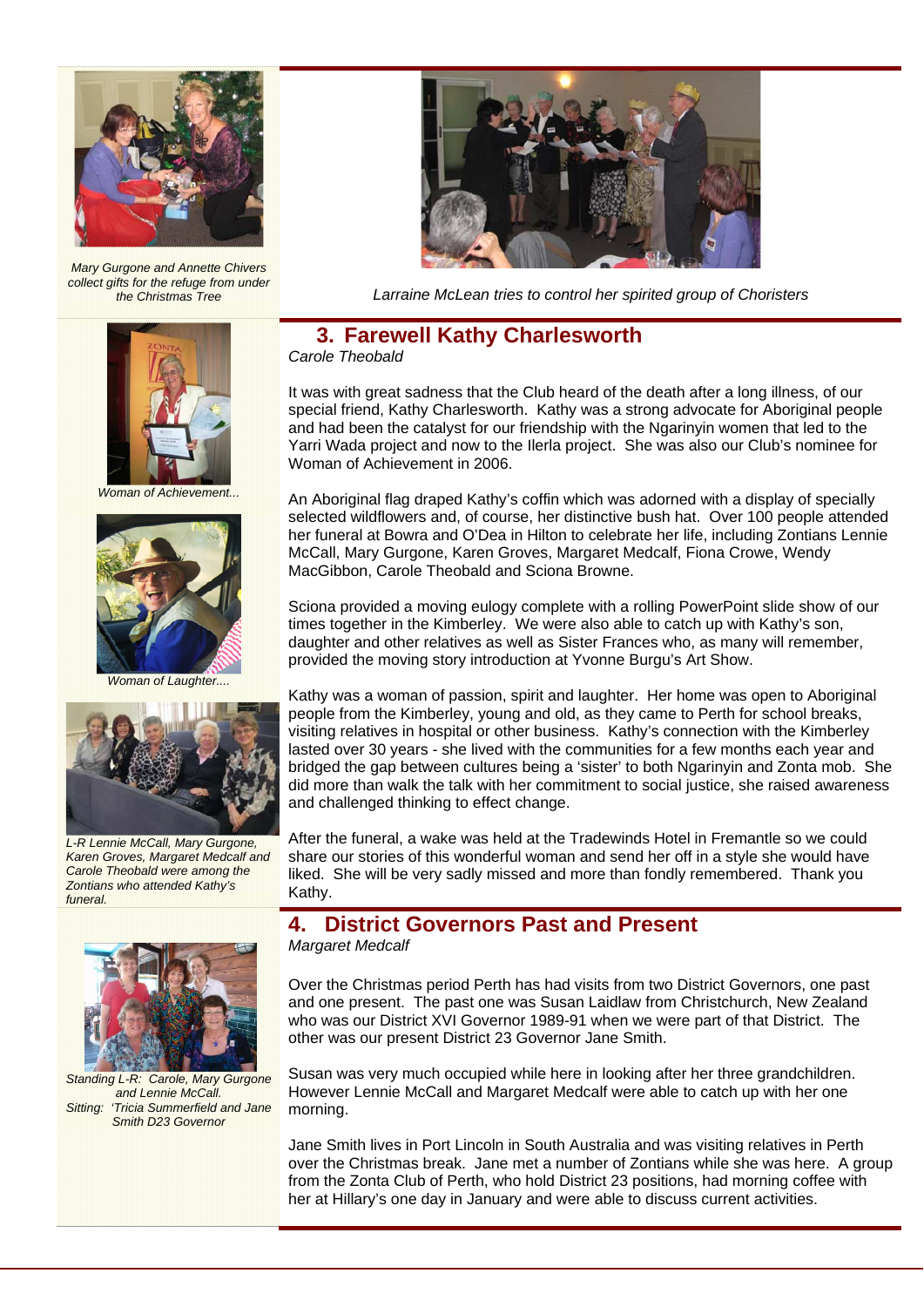

*L-R: Carole Theobald, Lauren Burns and Ann Horrocks* 



*Carole 'monkeyi-ing around with* 



*Carolina Fasino and Carole Theobald* 

## On 16 January 2011, the Zonta Clubs of Mornington Peninsula and Frankston, jointly hosted a lovely Amelia Earhart Brunch with guest speaker 2010 Amelia Earhart Fellow, Lauren Burns. About 100 people were at the event that was held at the Mornington Peninsula Golf Club. Perth Zontian, Carole Theobald 2010-2012 D23 AE Coordinator

**5. Amelia Earhart Celebrations** 

provided an overview of the award and a little about the life of Amelia Earhart and then Ann Horrocks 2008-2010 D23 AE Coordinator, introduced Lauren Burns and presented her with her wings and certificate. Guests had come from far and wide including Alison Martin, ZI Ambassador from Perth.

Lauren gave a very informative presentation about her research that analyses the design of natural tree joints. She explained that trees are natural composite materials that had evolved over millions of years to a very efficient form. She applies the knowledge to improve the joints of modern composite materials that are used to build aircraft such as the new Boeing Dreamliner. Biology/aerospace engineering is a new field of science and there are only about a dozen people in the world researching this area. Lauren described how she had used her US\$10,000 to buy her first laptop computer and also to attend an international conference in Nice, where she won an award for the best student research paper. The AE Fellowship has certainly helped Lauren progress in her chosen field.

After the brunch, attendees 'kicked on' to the nearby McClelland Gallery and spent a delightful afternoon of artistic discovery, walking through an outdoor sculpture exhibition of some huge sculptures in a natural bushland setting. This was a great opportunity for fellowship and fun! Well done to the organizers for putting together a special, memorable event.

On 23 January, the Zonta Club of Perth Northern Suburbs hosted an Amelia Earhart dinner at the Royal Aero Club at Jandakot Airport. This was a casual affair, with guests mixing with the regular clientele of the restaurant. A large Zonta banner and a special Amelia Earhart display raised awareness of the Fellowships among the 40 Zontians and guests as well as the regular clientele. Special guest was Carolina Fasano, a member of the Zonta Club of Swan Hills. Carolina has the distinction of receiving three Amelia Earhart Fellowships in the mid sixties that supported her through her PhD studies in astrophysics. She was also on the ZI Amelia Earhart selection committee in the nineties. The raffle drawn after the event had a first prize of an hour's lesson in a helicopter - this was won by Dee Saunders, from the Swan Hills Club!

## **6. Breast Cancer Program in Ghana**

*Carolyn McMickan* 



pulation hits 24



*Carole, David, Karen, Debbie, Ron and Gill ready for the day's work* 

Comment from Carolyn during her recent trip to Ghana:

I was watching the Ghana equivalent of our "Morning Show" today which had a segment on Breast Cancer in Ghana. The guest speakers quoted death from breast cancer in Ghana is currently accounting for forty percent of all cancer deaths. They also highlighted that currently routine mammograms are not part of National Health and only available to people with health insurance. Chemotherapy and radiography are also generally only available for people with health insurance.

They are trying to implement a breast cancer awareness program as many women (particularly the poor) are not aware of the symptoms of breast cancer. They are also lobbying the government for access to treatment for breast cancer for all. Ju Ju is still actively practiced in parts of the country. A widow was recently burnt by two men as they thought she was a witch. There was also a recent court case where a father who sacrificed his son was tried.

## **7. Sausage Sizzle**

Many thanks to all the Zontians and friends that made the sausage sizzle so successful. \$1170 profit was raised from the day. Gill, Ron and son Mark Palmer were quite a team on the BBQ – poor Gill's glasses kept greasing up and needing to be cleared with the Spray and Wipe! Deb Mason, David Theobald, Karen Groves and Carole Theobald kept the cooks 'fed' with sausages, rolls, serviettes etc and Wendy MacGibbon and Zontian friend Judy Sakalidis were front and centre on the serving of 'sizzles' and drinks with a smile! The optimum weather conditions meant that the smell from the BBQ travelled far and wide, appetites were whetted, the BBQ was fully loaded and the demand kept coming – so we had to go out for extra supplies! What a laugh! Well done to everyone for making it such a profitable day.